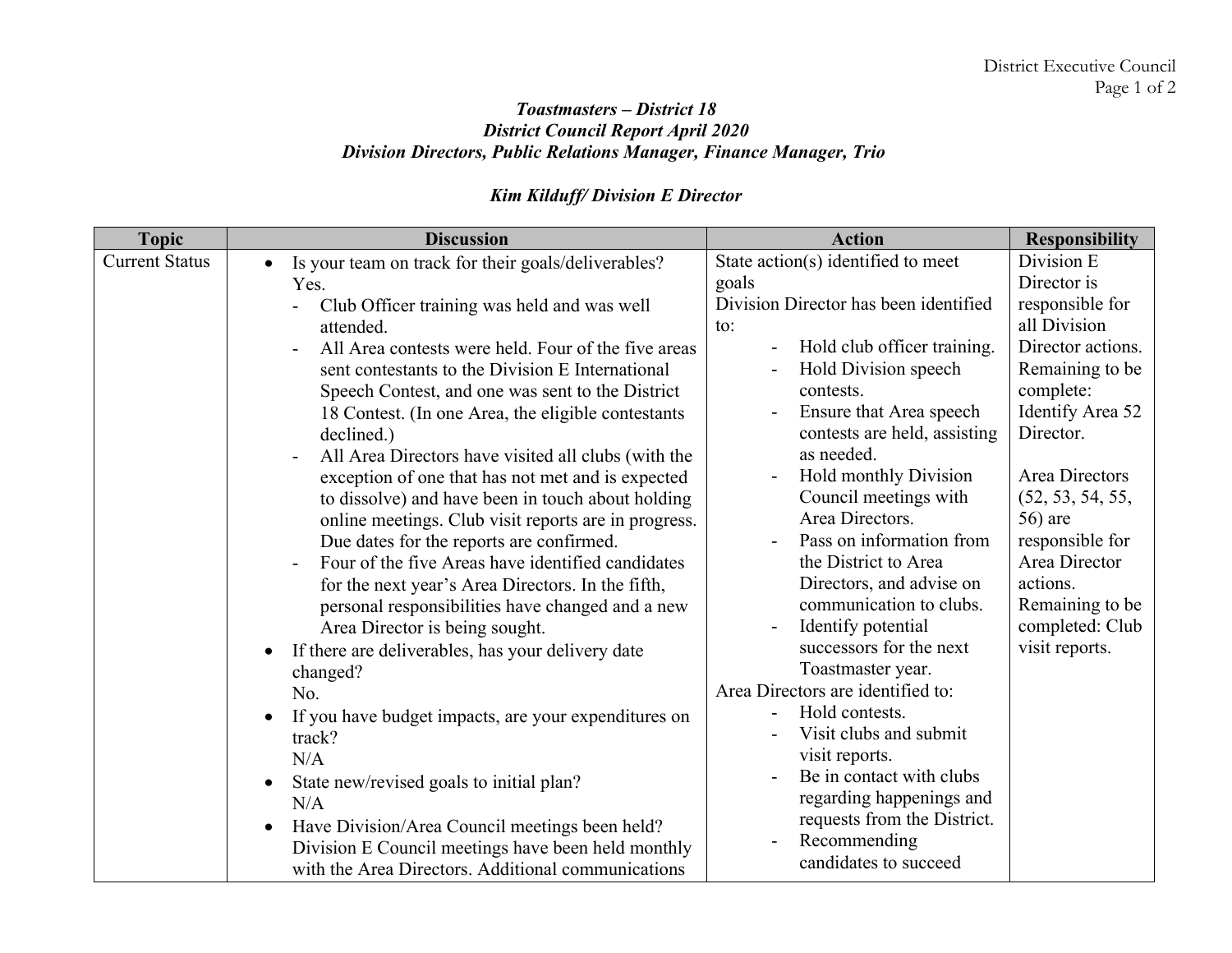|                                     | between Division Director and each Area Director                                                                                                                                                                                                                                                                                                                                                                                                                                                                                                                                                                                                                                                                                                                                                                                                                                                                                                                                                                                                                                                                                                                                                                                                                                                                                                                                                                                                                                                                                                                                                     | them in the next                                                    |                        |
|-------------------------------------|------------------------------------------------------------------------------------------------------------------------------------------------------------------------------------------------------------------------------------------------------------------------------------------------------------------------------------------------------------------------------------------------------------------------------------------------------------------------------------------------------------------------------------------------------------------------------------------------------------------------------------------------------------------------------------------------------------------------------------------------------------------------------------------------------------------------------------------------------------------------------------------------------------------------------------------------------------------------------------------------------------------------------------------------------------------------------------------------------------------------------------------------------------------------------------------------------------------------------------------------------------------------------------------------------------------------------------------------------------------------------------------------------------------------------------------------------------------------------------------------------------------------------------------------------------------------------------------------------|---------------------------------------------------------------------|------------------------|
|                                     | have taken place as needed.                                                                                                                                                                                                                                                                                                                                                                                                                                                                                                                                                                                                                                                                                                                                                                                                                                                                                                                                                                                                                                                                                                                                                                                                                                                                                                                                                                                                                                                                                                                                                                          | Toastmaster year.                                                   |                        |
| Progress<br>toward<br>meeting goals | List achievements and progress towards goals. If<br>specific members are contributing to those<br>achievements, mention their names.<br>Area Directors Margie Merryman, Maxine<br>Edwards, Jean Reaver, Terri Lebert, and Sunil<br>Patil have all done an excellent job of maintaining<br>contact with clubs. All had visited their clubs<br>early, before the pandemic restrictions. All have<br>been in touch for other information and<br>happenings, and have shown a great awareness of<br>clubs' status and needs. They have spoken up<br>when clubs bring up concerns.<br>Highlight those things that made progress possible<br>All the Area Directors entered their roles at the<br>beginning of the year with a stated desire to be<br>helpful to others. They have been.<br>Participation in Division Council meetings has<br>been beyond expectations, as all meetings<br>included at least four Area Directors.<br>All the Area Directors were active in holding<br>Area Contests, in supporting Club Officer<br>Training. Sunil, Maxine, and Terri gave training<br>presentations; all led breakout sessions and/or<br>served in other support capacities.<br>Kim, Terri, Maxine, and Jean have taken roles to<br>support District 18 Area and Division contests<br>outside of Division E.<br>Terri Lebert and Sunil Patil have been active in<br>supporting emerging clubs. Terri is forming a new<br>club in Division G, where she will be living and<br>active next year.<br>Margie Merryman has been active in supporting<br>the District 18 Conference and its follow-on<br>forms. | Goals are being met. Actions are<br>listed in the other categories. | See other<br>sections. |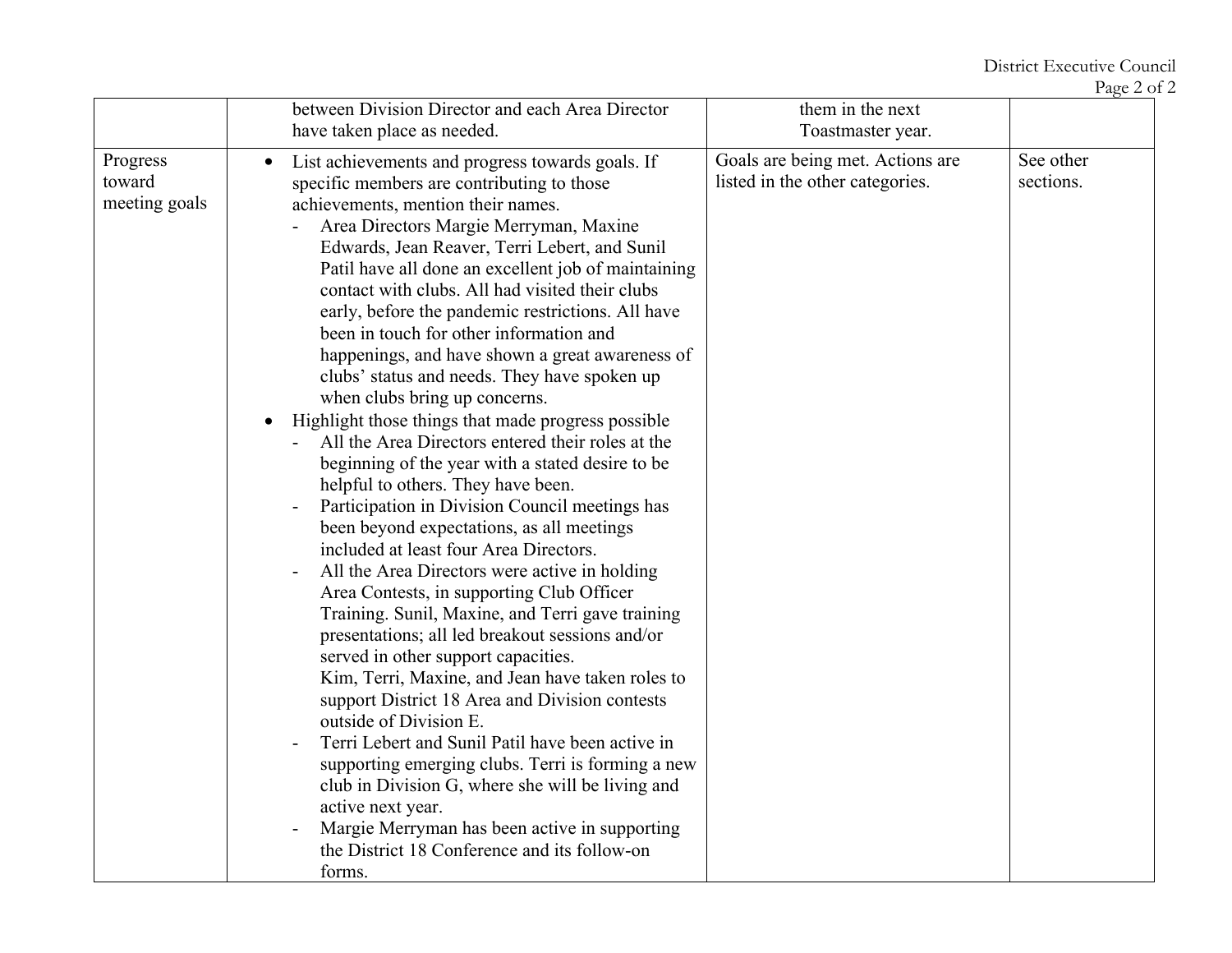District Executive Council

Page 3 of 2

|                                                        | Margie Merryman and the T Rowe Price<br>Toastmasters provided free meeting space for<br>Division E Club Officer Training, along with<br>exceptional participation by club members in a<br>variety of roles. Survey feedback indicated that<br>the meeting space was possibly the best space in<br>memory.                                                                                                                                                                                                                                                                                                                                                                                                                                                                                                                                                                   |                                                                                                                                                                                                                                                                                                                                                                                               |
|--------------------------------------------------------|-----------------------------------------------------------------------------------------------------------------------------------------------------------------------------------------------------------------------------------------------------------------------------------------------------------------------------------------------------------------------------------------------------------------------------------------------------------------------------------------------------------------------------------------------------------------------------------------------------------------------------------------------------------------------------------------------------------------------------------------------------------------------------------------------------------------------------------------------------------------------------|-----------------------------------------------------------------------------------------------------------------------------------------------------------------------------------------------------------------------------------------------------------------------------------------------------------------------------------------------------------------------------------------------|
| <b>Issues</b><br>affecting<br>progress                 | List delays and problems<br>$\bullet$<br>$\bullet$<br>Club visit reports should all be submitted on time.<br>Columbia DSM (Area 55) has held no meetings in<br>this Toastmaster year and does not plan to submit<br>memberships this round. A dissolution form has<br>been delivered to them and the Area Director and<br>Division Director are following up to ensure it is<br>submitted.<br>A list of clubs that have not paid dues was given<br>to the Area Directors, who are following up. At<br>least one club stated the intention to immediately<br>comply.<br>New clubs emerging in Division E are not able to<br>meet and be supported at this time.<br>Address schedule implications.<br>$\bullet$<br>There are none.<br>Identify issues that are causing delays or impeding<br>$\bullet$<br>progress<br>None.<br>Explain why problem was not anticipated<br>N/A | Division E<br>The Area 55 Director and<br>Director and<br>Division Director are<br>Area 52, 53, 54,<br>following up with Columbia<br>55, 56 Directors<br>DSM to complete dissolution.<br>as stated.<br>Area Directors are following<br>up with clubs regarding non-<br>payment of dues to remind<br>them that this is still required.<br>New clubs will be supported<br>as soon as practical. |
| Division/Area<br>etc Goals for<br><b>Future Review</b> | What targets/milestones you will report on at<br>next meeting<br>Status of club visit reports.<br>Recommendations for next year's Area<br>Directors.<br>Issues that will be resolved by next meeting                                                                                                                                                                                                                                                                                                                                                                                                                                                                                                                                                                                                                                                                        | Division E<br>Actions for specific items that will be<br>Director and<br>done in identified time frame<br>Area 52, 53, 54,<br>55, 56 Directors                                                                                                                                                                                                                                                |